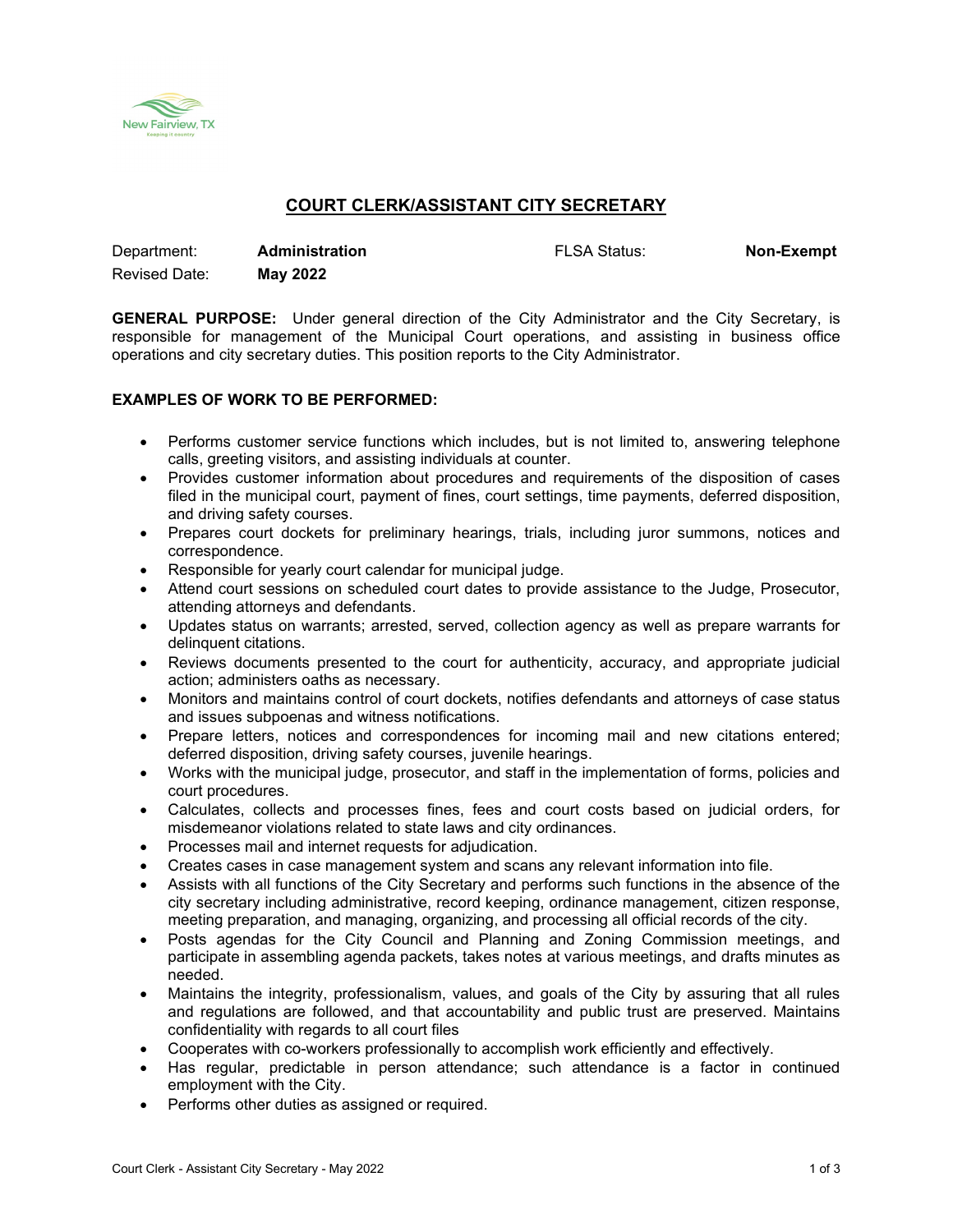### **REQUIRED EDUCATION, EXPERIENCE, KNOWLEDGE, SKILLS AND ABILITIES:**

#### **Education and Experience:**

- A High School diploma or GED equivalency is required.
- Texas Municipal Court Clerk Certification, Level I or the ability to obtain this certification within two (2) years of hire.
- Two years of municipal court operations is preferred, but not required.

**OR** 

• Any combination of related education, experience, certifications, and licenses that will result in a candidate successfully performing the essential functions of the job.

#### **Conditions of Employment:**

- Must have a valid Class "C" Driver's License and valid state required minimum automobile liability insurance prior to employment (must obtain Texas Class "C" driver's license and state required minimum automobile liability insurance within 30 days of hire per state law).
- Must pass a criminal history background check.
- Must have knowledge of standard office procedures, basic math and case management computer software.
- Valid Texas Crime Information Center and National Crime Information Center (TCIC/NCIC) Certification within one (1) year of employment and re-certified yearly.
- Must maintain Texas Law Enforcement Telecommunications System Access (TLETS) eligibility for continued employment in position (TLETS provides access to TCIC and NCIC).

# **Preferences:**

- Bilingual English & Spanish speaking ability is preferred
- Operate computers, printers, audio / visual equipment, fax machine, copy machine and telephone.
- Understand and know how to navigate the internet and municipal court software.
- Cash handling experience.
- Strong customer service experience.

#### **Required Knowledge of:**

- City organization, operation, policies, and procedures.
- Municipal government functions, political environments, and confidentiality standards.
- A thorough working knowledge of state law, local law, and judicial procedures relevant to municipal court is required.
- Knowledge of cashiering, reconciling, and handling bank deposits.
- Record keeping and file maintenance principles and procedures.
- Must be able to work well under pressure; meet deadlines; plan, organize and prioritize multiple work assignments; follow oral and written directives; read and comprehend traffic laws, state statutes and City ordinances; and work effectively and efficiently with the general public and maintain a pleasant personality at all times.
- Ability to read and possess ability to understand reference books and complicated procedures and manuals such as the Code of Criminal Procedure, Texas Motor Vehicle Laws, and the Texas Penal Code.